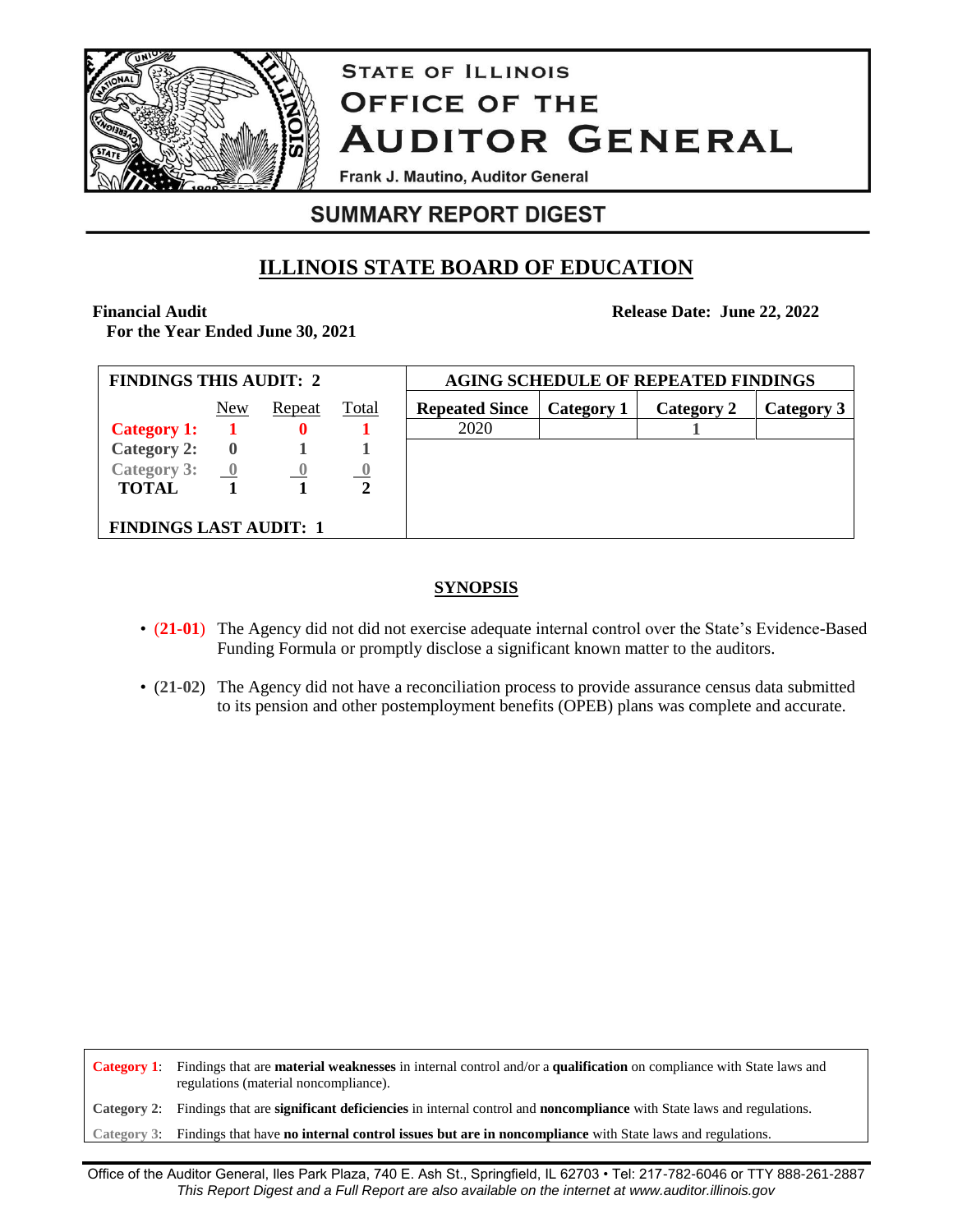#### **ILLINOIS STATE BOARD OF EDUCATION FINANCIAL AUDIT For the Year Ended June 30, 2021**

| Governmental Revenues, Expenditures and Changes in Fund    |                   |                  |
|------------------------------------------------------------|-------------------|------------------|
| <b>Balances (In Thousands)</b>                             | <b>FY 2021</b>    | <b>FY 2020</b>   |
| <b>PROGRAM REVENUES</b>                                    |                   |                  |
|                                                            | \$<br>4,805       | \$<br>4,778      |
|                                                            | 3,280,184         | 2,396,132        |
|                                                            | 3,284,989         | 2,400,910        |
| <b>EXPENDITURES</b>                                        |                   |                  |
|                                                            | 12,276,962        | 11,363,574       |
|                                                            | 36                | 39               |
|                                                            | 4,914             | 6,114            |
|                                                            | 12,281,912        | 11,369,727       |
|                                                            | 28                | 307              |
| <b>OTHER SOURCES (USES)</b>                                |                   |                  |
|                                                            | 9,205,730         | 9,233,850        |
|                                                            | (24,939)          | (9,031)          |
| Receipts collected and transmitted to State Treasury       | (7,755)           | (11,689)         |
|                                                            | (247, 695)        | (248, 156)       |
|                                                            | 147               | 347              |
|                                                            | 1,366             | $\theta$         |
|                                                            | (260)             | $\theta$         |
|                                                            | 8,926,594         | 8,965,321        |
|                                                            | (70, 301)         | (3,189)          |
|                                                            | (931, 976)        | (929,070)        |
|                                                            | (750)             | 283              |
|                                                            | \$<br>(1,003,027) | \$<br>(931, 976) |
| <b>Governmental Funds Balance Sheet (In Thousands)</b>     | <b>FY 2021</b>    | <b>FY 2020</b>   |
| <b>ASSETS</b>                                              |                   |                  |
|                                                            | \$<br>30,514      | \$<br>29,509     |
| Accounts receivable (includes State and other governments) | 768,330           | 563,272          |
|                                                            | 370,729           | 412,080          |
|                                                            | \$<br>1,169,573   | \$<br>1,004,861  |
| LIABILITIES AND DEFERRED INFLOWS OF RESOURCES              |                   |                  |
|                                                            | \$<br>59,194      | \$<br>43,164     |
| Due to others (includes other governments and State funds) | 1,957,980         | 1,773,903        |
|                                                            | 817               | 878              |
|                                                            | 154,609           | 118,892          |
|                                                            | 2,172,600         | 1,936,837        |
| <b>FUND BALANCE (DEFICIT)</b>                              | \$<br>(1,003,027) | \$<br>(931, 976) |
| <b>STATE SUPERINTENDENT OF EDUCATION</b>                   |                   |                  |
| During Audit Period: Dr. Carmen I. Ayala                   |                   |                  |
| Currently: Dr. Carmen I. Ayala                             |                   |                  |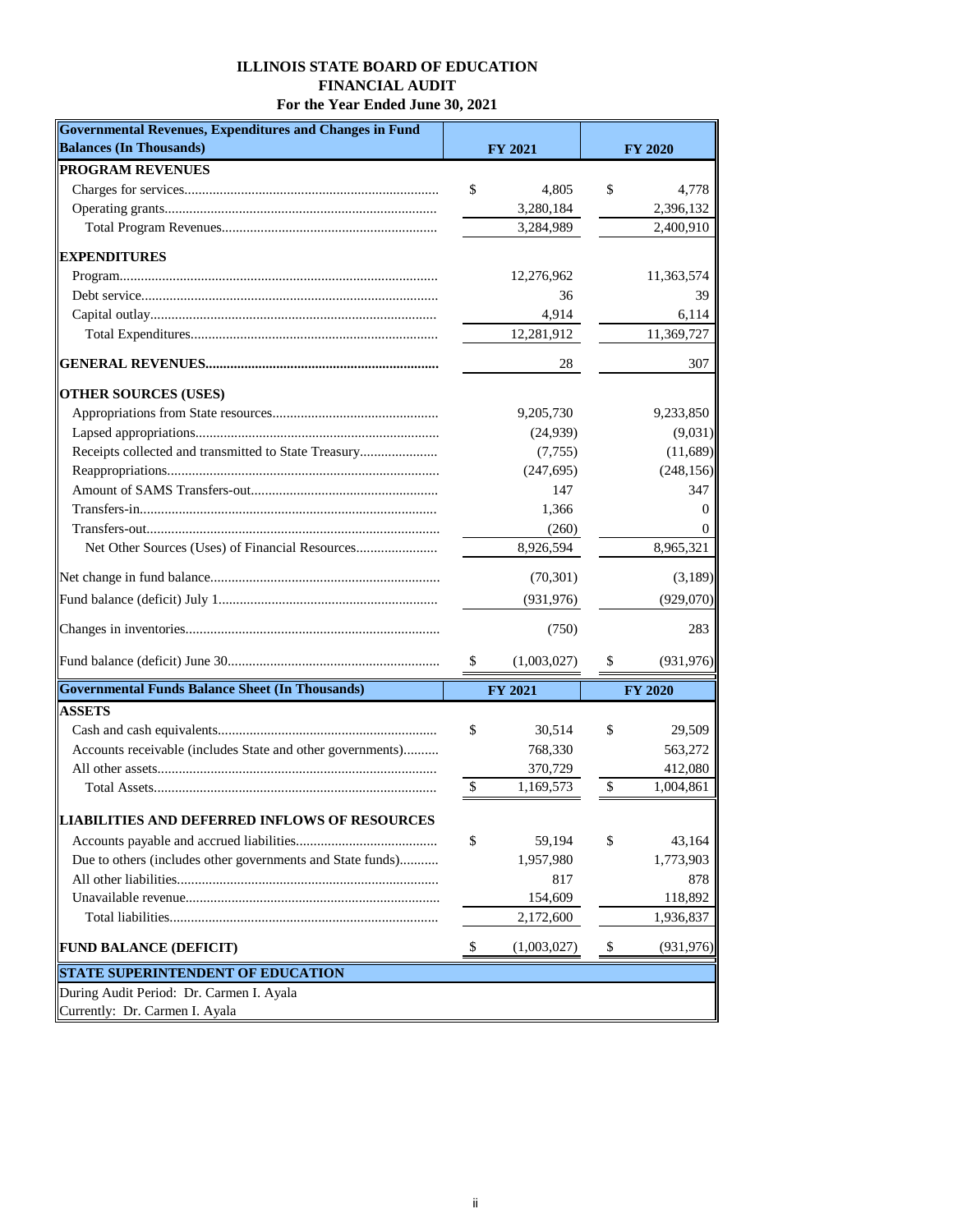#### **FINDINGS, CONCLUSIONS, AND RECOMMENDATIONS**

#### **EVIDENCED-BASED FUNDING FORMULA ERROR**

The Illinois State Board of Education (Agency) did not exercise adequate internal control over the State's Evidence-Based Funding (EBF) Formula or promptly disclose a significant known matter to the auditors.

During fieldwork, we noted the following:

- Agency management disclosed a coding error to us regarding enrollment counts within the State's Evidence-Based Funding Formula on April 22, 2022. As a result of this error, the Agency made a significant overpayment to one school district and underpayments to other school districts. We proposed an adjusting journal entry of \$42.552 million to increase the amount due (a liability) to the underpaid school districts at June 30, 2021, which was recorded by Agency management in the Agency's final financial statements. Further, we proposed the Agency's management develop additional footnote disclosure to address the amount due to the Agency from the overpaid school district, which was included within the Agency's final financial statements.
- According to Agency management, they became aware of this problem in December 2021 while preparing a report for the Agency's Evidence-Based Funding Professional Review Panel. Agency management commenced an investigation of the problem and disclosed the existence of this matter to the Agency's governing board in mid-February 2022. However, we only became aware of this problem through public news reports and legislative hearings in early April 2022. Subsequently, we inquired of Agency officials on April 22, 2022, for additional information about this undisclosed problem and the impact of the matter on the Agency's ongoing financial audit. (Finding 1, pages 61-63)

We recommended the Agency implement controls, including adequate supervisory reviews, to ensure the formula for the State's Evidence-Based Funding grant program strictly complies with the applicable provisions of the School Code. Further, we recommended the Agency comply with the Illinois State Auditing Act by the prompt and timely disclosure of known events, conditions, and transactions which could impact either an ongoing audit or previously released audit performed by the Auditor General, even if the full ramifications of the matter are not yet known.

**Inadequate controls over EBF formula**

**\$42.552 million increased liability adjustment**

**Failure to disclose EBF formula error to the auditors**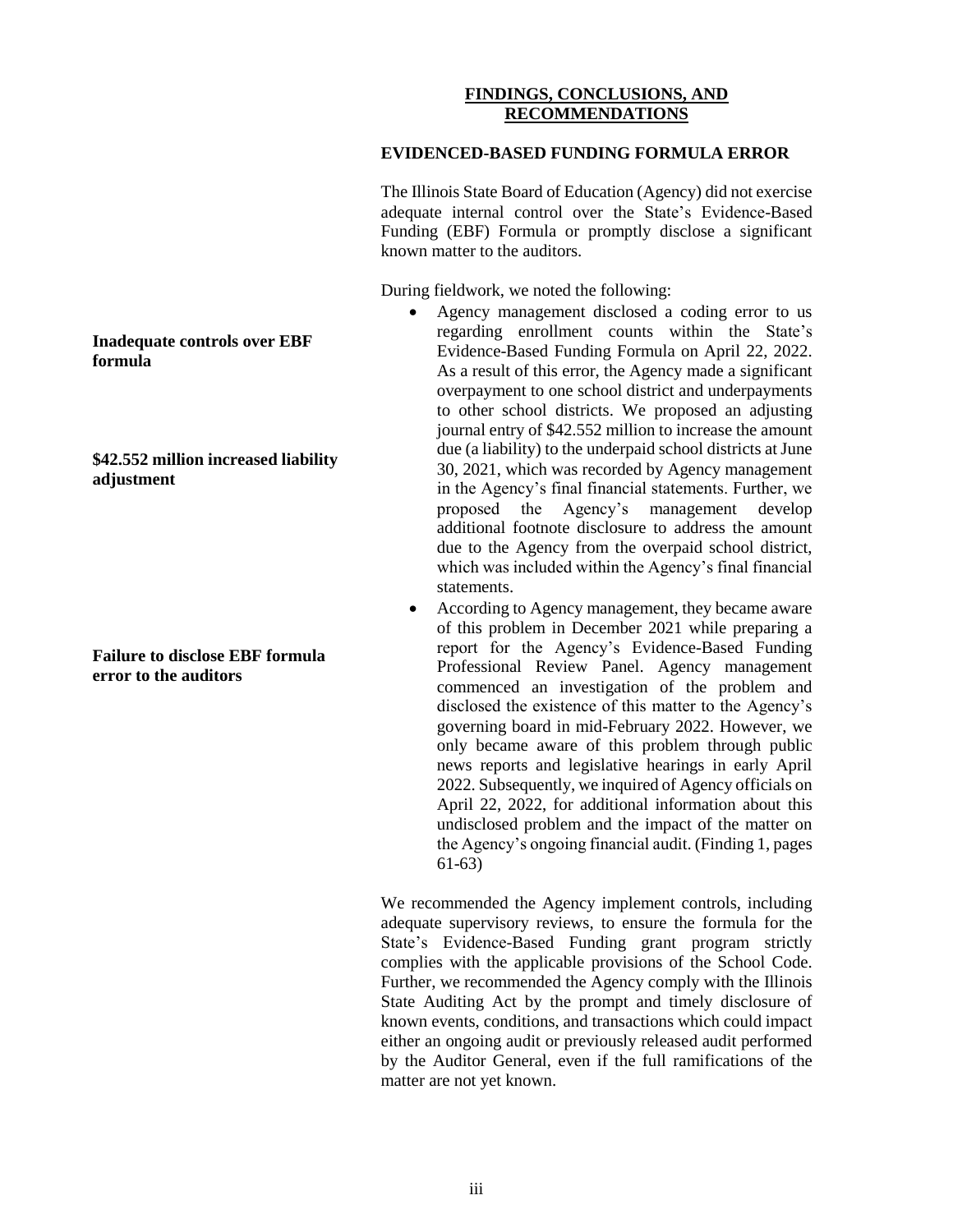**Agency agreed with recommendation**

#### **Census data reconciliation not performed**

**Agency agreed with recommendation**

The Agency agreed with the recommendation and stated corrective actions that will be employed to ensure the accuracy of the Evidence-Based Funding are initiating a process to pursue an independent audit of the Evidence-Based Funding Formula model, and conducting independent compilations of enrollment totals in order to validate the calculations from student-level counts to each E-BFOU's unit-level summaries.

### **LACK OF CENSUS DATA RECONCILIATIONS**

The Illinois State Board of Education (Agency) did not have a reconciliation process to provide assurance census data submitted to its pension and other postemployment benefits (OPEB) plans was complete and accurate.

During testing, we noted the Agency had not performed an initial complete reconciliation of its census data recorded by the State Employees' Retirement System of Illinois (SERS) and the Department of Central Management Services (CMS) to its internal records to establish a base year of complete and accurate census data. (Finding 2, pages 64-66)

We recommended the Agency work with SERS and CMS to develop an annual reconciliation process of its active members' census data from its underlying records to a report from each plan of census data submitted to the plan's actuary.

The Agency agreed with the recommendation and stated a solution has been put into place. On September 1, 2021, the Agency's Human Resources Department completed an annual reconciliation for active members' FY21 census data in collaboration with SERS and CMS. This data will be used for FY22 and FY23 financial statements and the reconciliation of new members will continue in future years.

We will review the Agency's progress towards the implementation of our recommendations in our next financial audit.

#### **AUDITOR'S OPINION(S)**

The auditors stated the financial statements of the Agency as of and for the year ended June 30, 2021 are fairly stated in all material respects.

This financial audit was conducted by Kerber, Eck & Braeckel LLP.

### SIGNED ORIGINAL ON FILE

JANE CLARK Division Director